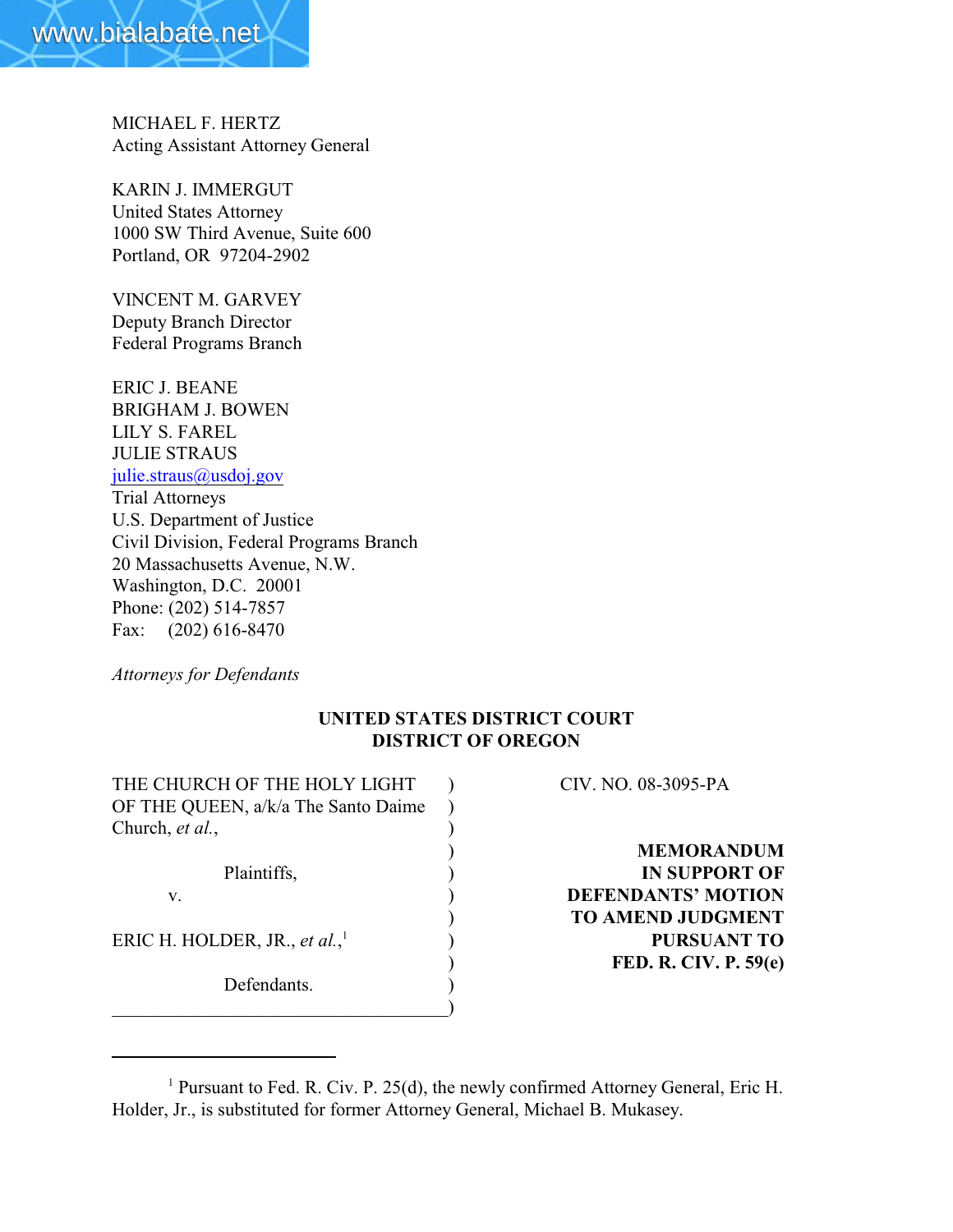www.bialabate.net

The Court's Judgment dated March 19, 2009 (Doc. #161), as amended by the Court's Amended Judgment dated March 27, 2009 (Doc. #164), enjoins the Drug Enforcement Administration ("DEA") from "prohibiting or penalizing the sacramental use of Daime tea by Plaintiffs during Plaintiffs' religious ceremonies." *Id.* at 1. In addition to enjoining Defendants from banning Plaintiffs' religious use of Daime tea, the Amended Judgment significantly curtails the DEA's regulatory authority without first establishing that these regulatory requirements were inapplicable or that enforcement of these regulatory requirements would violate Plaintiffs' rights under the Religious Freedom Restoration Act ("RFRA"), 42 U.S.C. §§ 2000bb *et seq.*

For example, the Court's Amended Judgment permanently enjoins the DEA from "requiring Plaintiffs to conform their conduct to any regulations except as set forth [in the Court's Amended Judgment,]" *see* Am. J. at ¶ 3, or "imposing on Plaintiffs regulatory or other requirements, which by their terms apply to the importation, distribution, possession, or religious use of Daime tea," *see id.* at ¶ 2. These and other provisions of the permanent injunction divest the DEA of essential enforcement authority, nullifying regulatory requirements that have not been found to substantially impair Plaintiffs' exercise of religion and that are unnecessary to implement this Court's RFRA decision. If not corrected, the DEA's ability to enforce the CSA through the closed regulatory system detailed in 21 U.S.C. §§ 801-971 and 21 C.F.R. §§ 1301- 1316 would be seriously inhibited. *See* Declaration of Denise Curry (attached hereto as Appendix A).

The injunction of vital regulatory requirements within the terms of the Amended Judgment is particularly troubling because the relief granted to Plaintiffs exceeds the scope of

1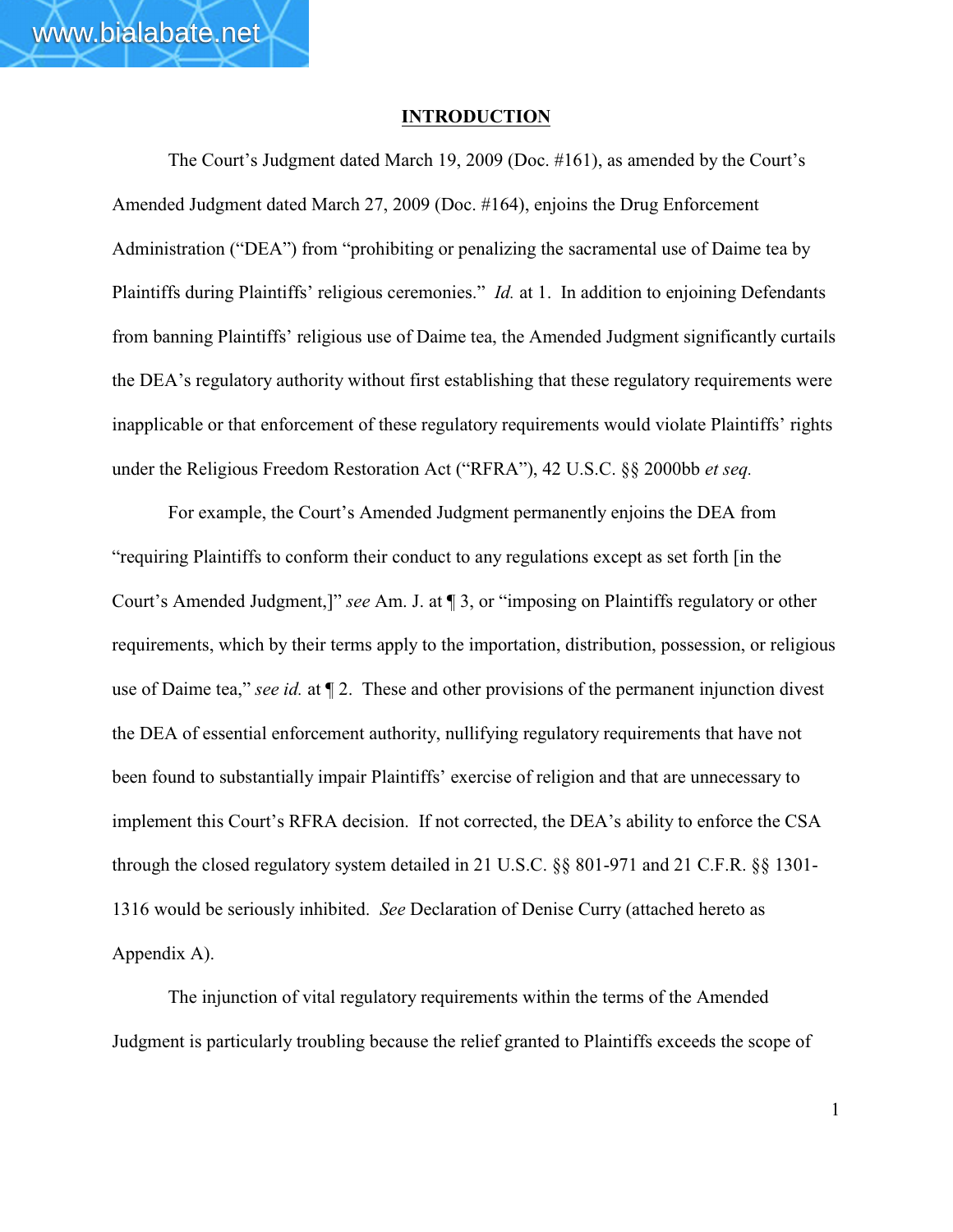relief sought by Plaintiffs in their complaint. Defendants asserted a compelling interest in full enforcement of the regulatory regime. Plaintiffs did not assert a RFRA claim against the CSA regulatory requirements, present any evidence concerning any burden on their religious practice that may be imposed upon them by any regulatory requirement, and (most significantly) the Court did not engage in any RFRA analysis concerning the regulatory requirements that have now been enjoined. Therefore, Defendants respectfully move that the Court's Amended Judgment be modified in order to correct this legal error.

### **BACKGROUND**

At an early stage of litigation in the present case, Defendants asserted that if an exemption were granted for Plaintiffs to consume Daime tea for ceremonial purposes, the government has a compelling interest in compliance with the CSA's closed regulatory scheme that governs all permissible uses of controlled substances. As the government stated in its Trial Brief:

The government has a compelling interest in enforcing the closed regulatory system under which controlled substances are manufactured, imported into the United States, and/or distributed within this country. As the government will demonstrate at trial, only in accordance with the closed regulatory system established by the CSA and implemented through DEA regulations can the government ensure accountability, prevent diversion, and protect public health and safety. In their complaint, Plaintiffs allege only that the ban on importation, distribution, and use of ayahuasca under the CSA violates RFRA, *see* Compl. ¶ 1; any future claims brought by Plaintiffs concerning any of the CSA's implementing regulations are outside the scope of the complaint here. Therefore, Plaintiffs cannot sufficiently demonstrate that any particular regulation operates as a de facto ban on their religious use, thereby entitling them to relief.

The government also has a compelling interest in ensuring that controlled substances, including controlled substances which are manufactured, imported, and/or distributed for purported religious uses, are not repackaged or re-labeled in such as a manner as to frustrate the application of the closed regulatory system to maintain accountability and deter and prevent diversion into illicit channels. The government will demonstrate at trial that Plaintiffs' practices significantly hamper the government's efforts to pursue this compelling interest.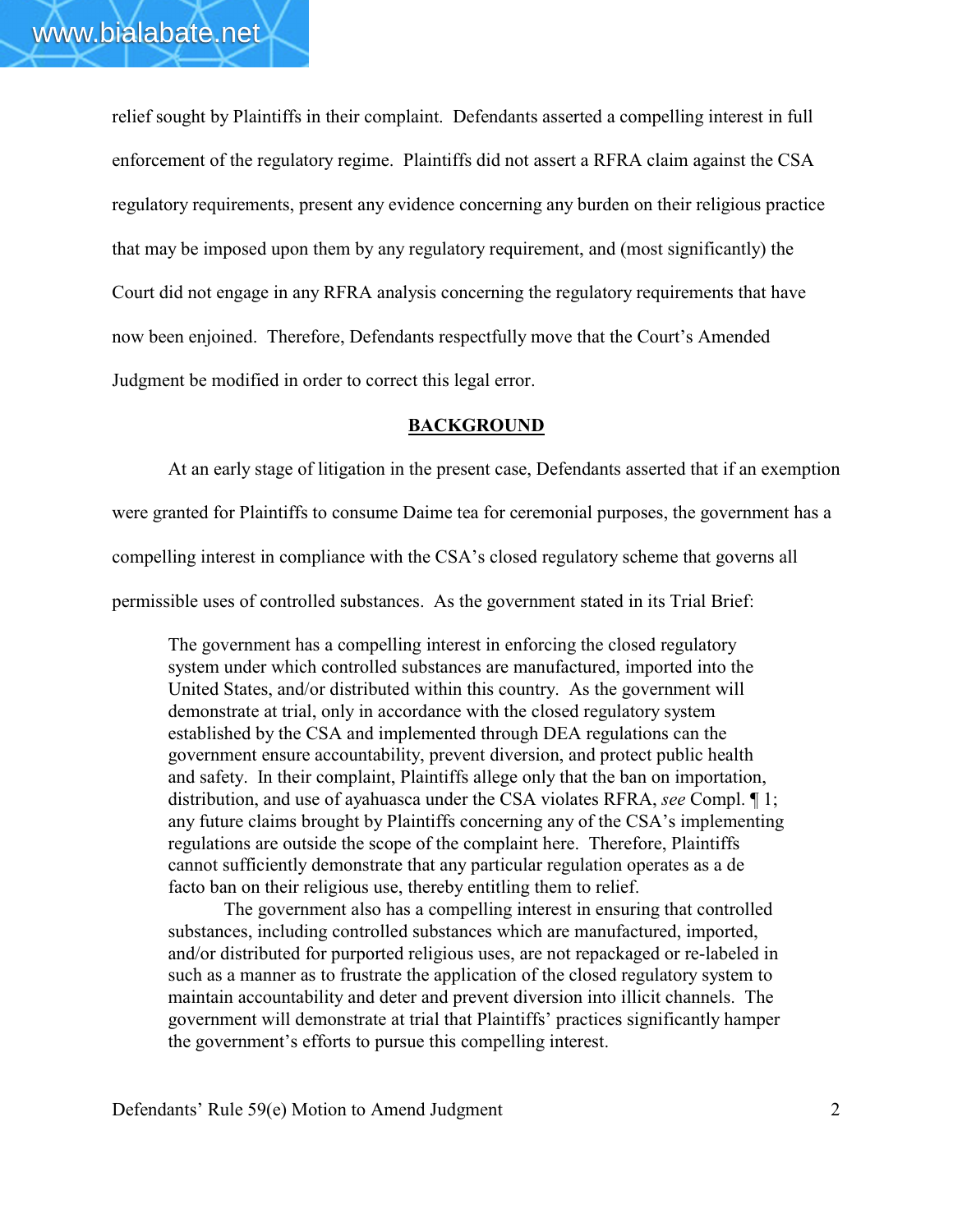*See* Defs.' Trial Br. at 15-16 (Doc. #28). Plaintiffs' complaint did not discuss the CSA regulations or suggest that any regulations would burden their religious rights. *See generally* Compl. (Doc. #1). Moreover, Plaintiffs failed to show through discovery or evidence at trial how any of the CSA regulations operate as a substantial burden on their religious practice. Defs.' Trial Br. at 1.<sup>2</sup>

The government sought to clarify this issue during discovery. Interrogatory No. 12 read

as follows:

DEFENDANTS' INTERROGATORY NO. 12: State whether you contend that any statutory provision of the Controlled Substances Act, 21 U.S.C. §§ 801-971, or any regulation promulgated pursuant to the Controlled Substances Act, 21 C.F.R. §§ 1300-1316, that does not in and of itself explicitly ban Plaintiffs' use of ayahuasca nonetheless violates any statutory or constitutional rights of Plaintiffs, including but not limited to those rights conferred by the Religious Freedom Restoration Act. Your answer should include the identification of each and every statutory provision and/or regulation that you contend violates any statutory or constitutional right of Plaintiffs and a detailed description of the burden imposed by each and every individual statutory or regulatory provision.

PLAINTIFFS' OBJECTION: This is a contention interrogatory called for legal opinion and it is vague.

PLAINTIFFS' RESPONSE: Plaintiffs incorporate by reference Plaintiffs' Memorandum in Support of Motion for Preliminary Injunction, which answers this inquiry. Plaintiffs have not alleged in the Complaint that the CSA violates their rights.

*See* Letter from Eric J. Beane to Judge Owen M. Panner (Dec. 5, 2008), at 3 (Doc. #62). After

unsuccessful efforts to resolve this discovery dispute with Plaintiffs, the government asked the

Court to require Plaintiffs to clarify the scope of their complaint:

<sup>&</sup>lt;sup>2</sup> Even in their late-filed "Plaintiffs' Reply to Defendants' Trial Brief" (Doc. #130), Plaintiffs failed to allege that any or all of the CSA regulations burdened their religious exercise, or respond to the government's argument that any claim brought by Plaintiffs alleging that the CSA regulations violate RFRA is outside the scope of their complaint in this case.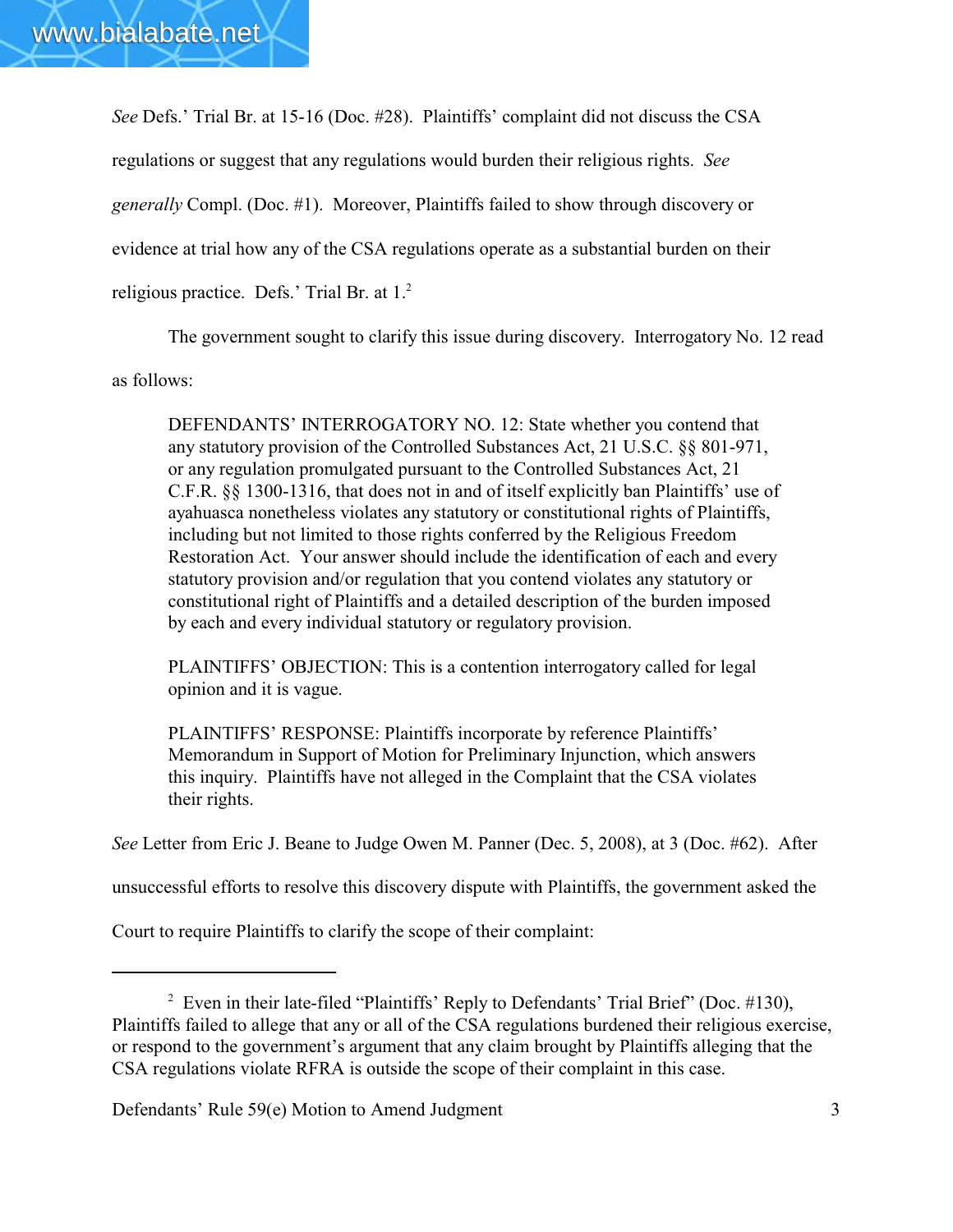Plaintiffs repeatedly have asserted that their consumption of ayahuasca is "nondrug" use that is not prohibited by the CSA, and they have argued that the CSA regulations would not apply to them if they were to obtain relief. In Defendants' view, the central issue in this case is not whether Plaintiffs' engage in "drug use" or "non-drug use," but instead whether RFRA would or would not prohibit the potential application of the CSA and/or its regulations to Plaintiffs.

If Plaintiffs want relief from any regulations, then they must allege (and prove) that the regulation imposes a substantial burden that is not justified by the government's compelling interests . . . . Plaintiffs' refusal to address this issue guarantees that the upcoming trial will not resolve all of the disputes in this case and that additional litigation will be necessary if the Court denies Defendants' jurisdictional motion and rules in favor of Plaintiffs on the merits. Defendants respectfully urge the Court to ensure that significant issues are not being deferred until after the trial. It would be inappropriate for Plaintiffs to seek post-trial relief from regulations that were neither specifically challenged in the Complaint nor specifically addressed during discovery and at trial.

*See id.* at 3-4. However, at the pretrial conference on December 22, 2008 (Doc. #87), the Court declined to require Plaintiffs to clarify whether they were challenging the application of any CSA regulation to their religious use of Daime. *See* Doc. #87 minute order "sustain[ing] plaintiffs' objections to defendants' interrogator[y . . . ] 12."

Defendants' Rule 59(e) Motion to Amend Judgment 4 Notwithstanding Plaintiffs' failure to allege that the CSA regulatory requirements violate any of their statutory or legal rights, the Court's Amended Judgment enjoins the DEA from "requiring Plaintiffs to conform their conduct to any regulations" other than those drafted by the Court in the Amended Judgment. Am. J. at ¶ 3. Respectfully, however, it is through enforcement of these regulatory requirements that the government administers the closed system of legitimate controlled substance importation, manufacture, distribution, and dispensing within the United States. The purpose of the closed system is to deter and prevent trafficking in legitimately imported and manufactured controlled substances, as well as chemicals used in illicit manufacture, and to ensure that controlled substances and regulated chemicals are used only for lawful purposes. DEA's Diversion Control Program administers the CSA and the regulations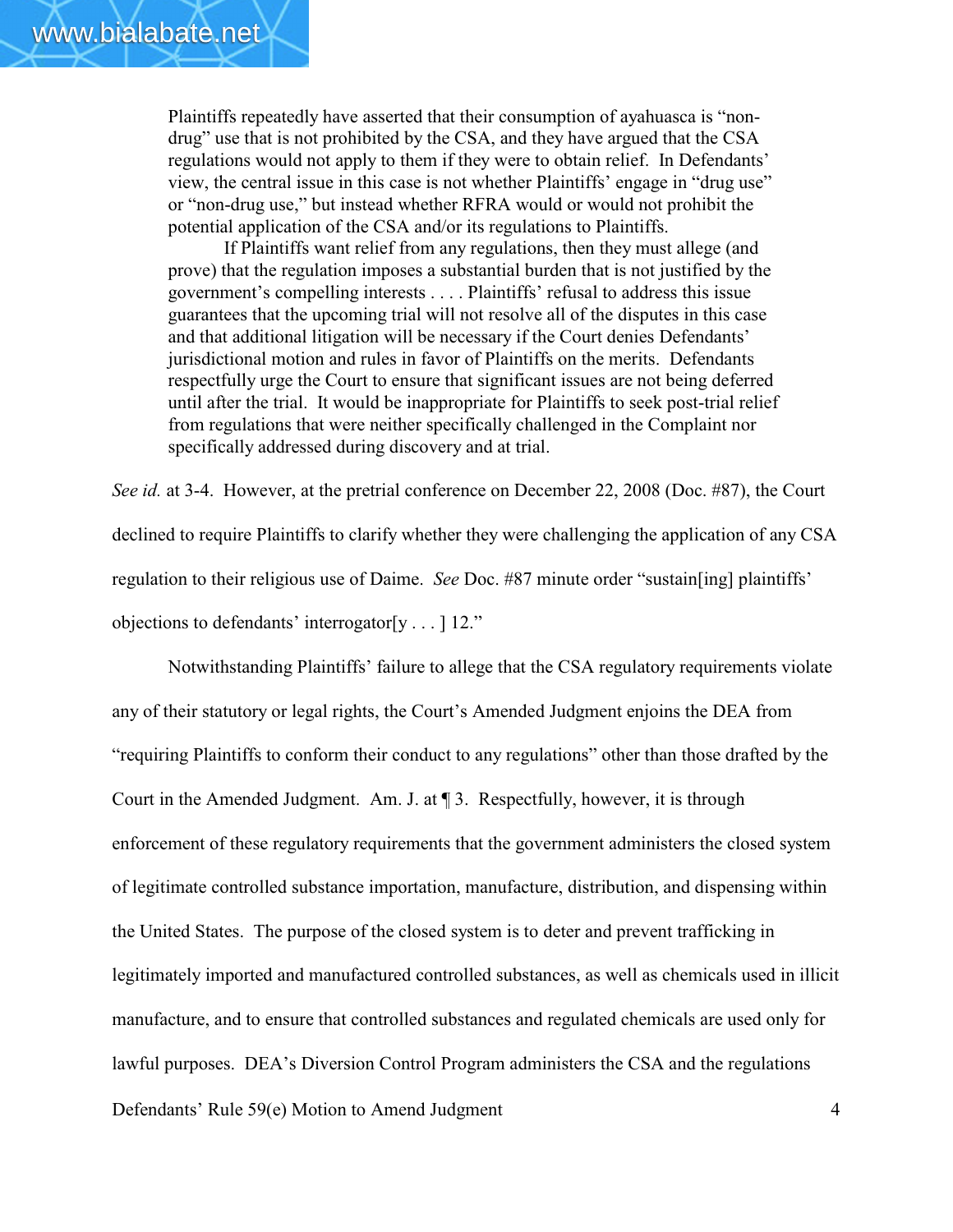promulgated pursuant to the CSA in a manner that seeks to ensure that controlled substances that have legitimate and legal uses are available within the closed system of the CSA.

Under the closed system, registrants are subject to record-keeping, reporting, and inspection requirements. Through the procedures established by the regulations, DEA can verify and track the amounts of controlled substances which are imported and/or manufactured in this country from the importer or manufacturer to the distributor through ultimate use or disposal. Given this Court's ruling that RFRA authorizes Plaintiffs to consume Daime tea for religious purposes, the regulatory requirements which are most important to DEA are those which enable DEA to track imported Daime tea from the U.S. border to its ultimate use or disposal. These regulations are those which permit DEA to: (a) ascertain when, where, and in what quantities and strengths Plaintiffs import Daime tea into this country; (b) identify where and by whom the Daime tea is stored and how much Daime tea is stored in each location; (c) conduct audits and inspections to confirm the existence of appropriate security safeguards in each storage location; (d) track when, where, and in what amounts and strengths the CHLQ's churches distributes Daime tea to its centers and points; (e) receive reports and conduct inspections and audits to confirm when and in what amounts Daime tea is consumed by CHLQ members in each location; and (f) receive reports and conduct inspections and audits to confirm that all Daime tea imported into this country by Plaintiffs has been consumed in a religious ceremony, was destroyed, or remains in inventory. The full list of DEA's regulations are set forth in Parts 1300 through 1316 of Title 21 of the Code of Federal Regulations.

## **STANDARD OF REVIEW**

Under Rule 59(e) of the Federal Rules of Civil Procedure, a court may "alter or amend" a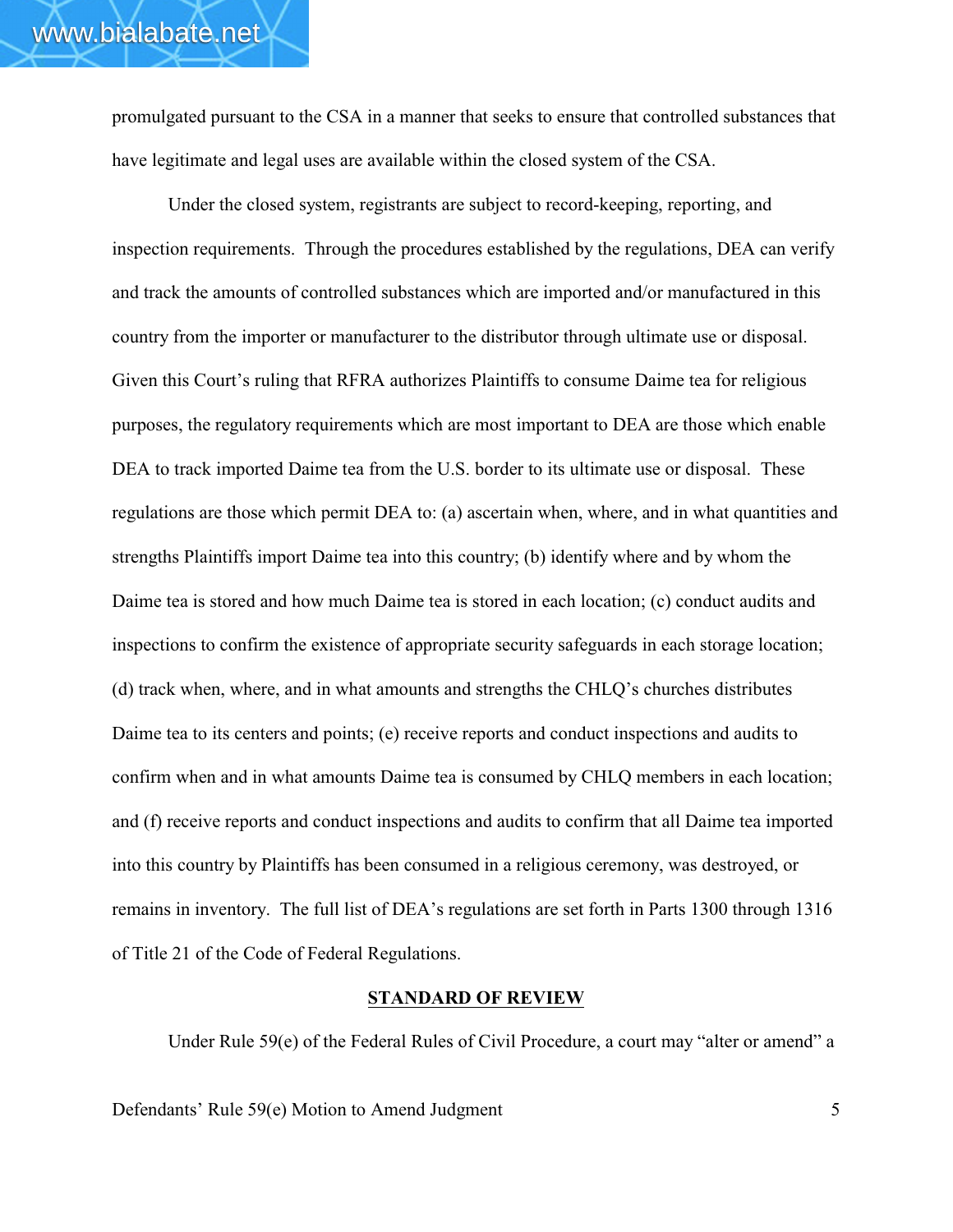judgment upon motion made within ten days after entry of judgment. *See* Fed. R. Civ. P. 59(e). Courts typically consider several factors in ruling on a motion to alter or amend a judgment, including whether amendment is "necessary to correct manifest errors of law . . . upon which the judgment is based" or "necessary to prevent manifest injustice." *See Turner v. Burlington N. Santa Fe R.R. Co.*, 338 F.3d 1058, 1063 (9thCir. 2003) (citing *McDowell v. Calderon*, 197 F.3d 1253, 1254 n.1 (9th Cir. 1999)) (quotations and original emphasis omitted). A district court enjoys "considerable discretion" in addressing a motion under Rule 59(e). *See Turner*, 338 F.3d at 1063.

#### **ARGUMENT**

Here, amendment of the Amended Judgment is necessary to correct a legal error and to prevent manifest injustice produced by the Amended Judgment's acute compromise of DEA's ability to meet its ongoing obligation to ensure that controlled substances are not diverted to unauthorized uses. This permanent injunction appears to be based on a manifest error of law that the CSA regulatory requirements may be enjoined absent an inquiry into whether they substantially burden Plaintiffs' sincere religious exercise, whether that substantial burden is justified by a compelling interest, and whether the burden is the least restrictive means to protect that compelling interest, as required by RFRA. *See Gonzales v. O Centro Espirita Beneficiente Uniao do Vegetal*, 546 U.S. 418, 436 (2006) (holding that "RFRA operates by mandating consideration, under the compelling interest test, of exceptions to rules of general applicability" and finding "no cause to believe that the compelling interest test would not be applied in an appropriately balanced way to specific claims for exemptions as they arose") (internal quotations and citations omitted).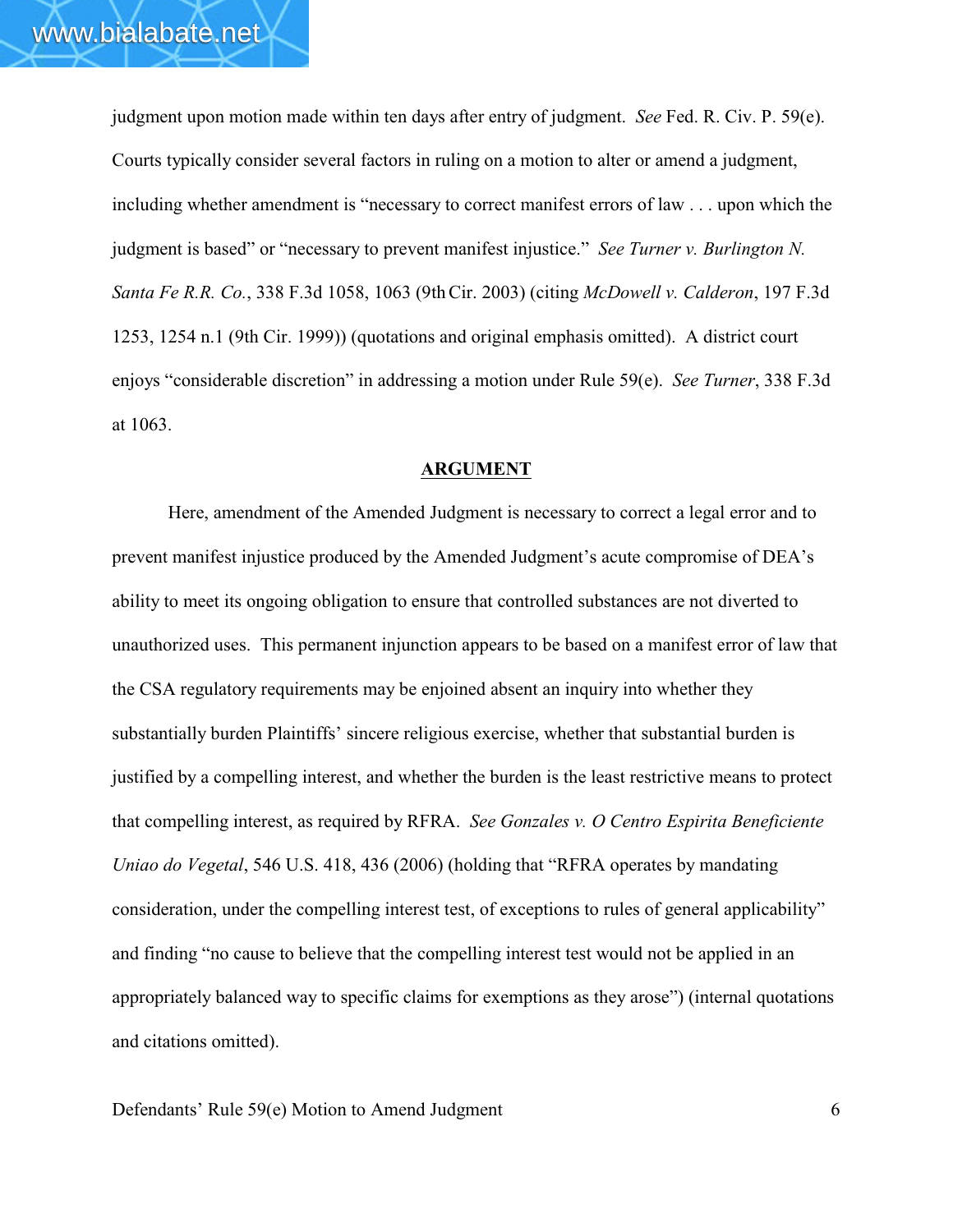# **I. The Court Erred by Enjoining the CSA Regulatory Requirements Without Engaging in RFRA Analysis.**

# **A. The CSA Regulatory Requirements Apply to All Permissible Uses of Controlled Substances**.

That the CSA regulatory requirements apply to all uses of controlled substances, including religious uses, is clear from the plain language of the regulatory requirements themselves. First, the CSA regulatory requirements clearly apply to all "importers" and "distributors" of controlled substances. The regulations define "importer" as follows: "The term importer includes every person who imports, or who acts as an import broker for importation of, controlled substances listed in any schedule." 21 C.F.R. § 1300.01(b)(16). A "distributor" is defined as a person who distributes a controlled substance, and "distribute" means "to deliver (other than by administering or dispensing) a controlled substance or a listed chemical." 21 U.S.C. § 802(11) (incorporated by 21 C.F.R. § 1301.02). "Deliver" means "the actual, constructive, or attempted transfer of a controlled substance or a listed chemical," while the activities excluded from the definition of "distribute" – "administering" and "dispensing" – apply only to researchers and practitioners. *See* 21 U.S.C. § 802(2), (8), & (10). Plaintiffs cannot dispute that they meet these definitions. If the DEA wanted to limit the definition of "importer" and "distributor" to persons who import and distribute for a particular purpose, the DEA would have done so.

In a provision titled "Persons required to register," the regulations clearly state that "[e]very person who manufactures, distributes, dispenses, imports, or exports any controlled substance or who proposes to engage in the manufacture, distribution, dispensing, importation or exportation of any controlled substance shall obtain a registration unless exempted by law or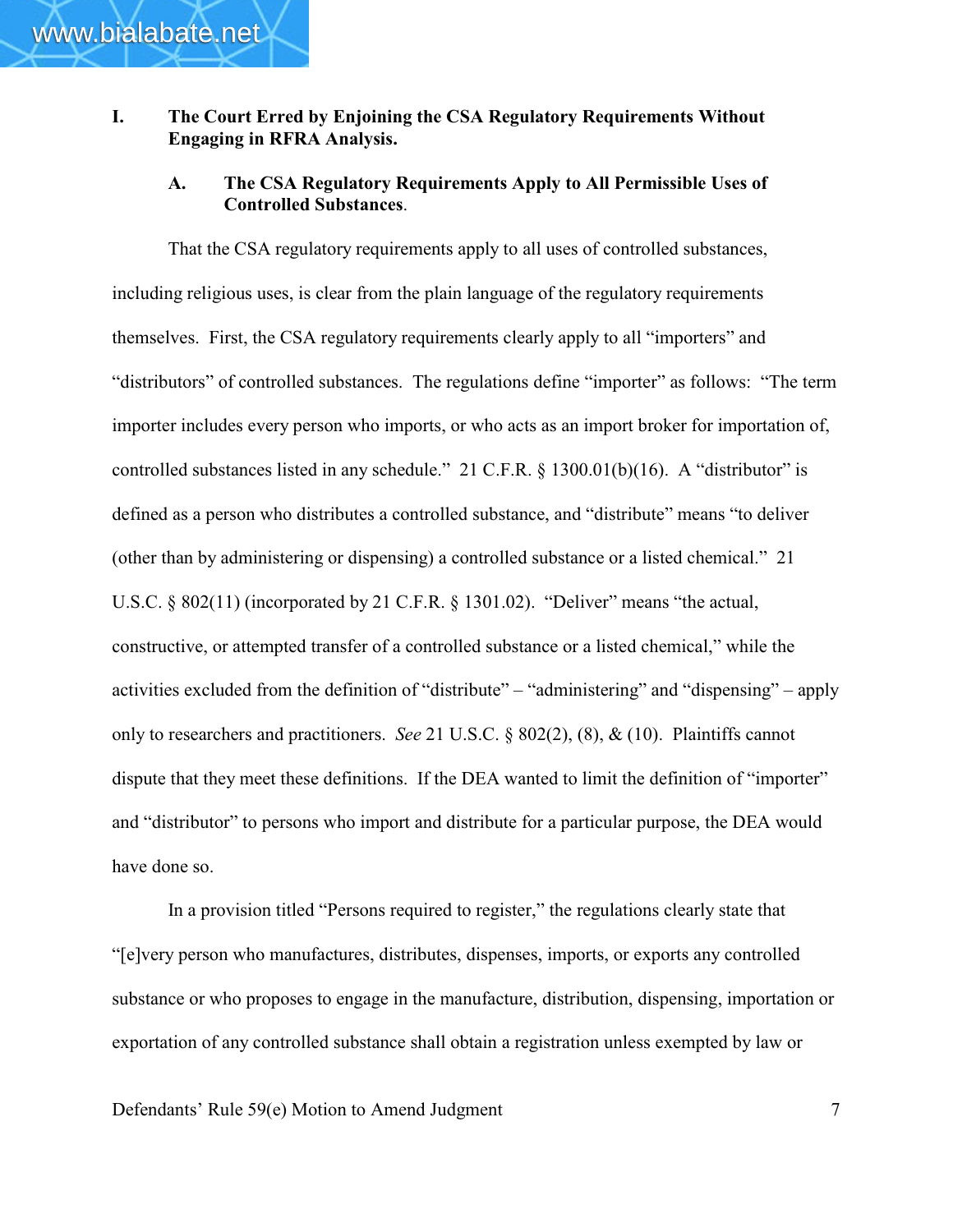pursuant to §§ 1301.22–1301.26." 21 C.F.R. § 1301.11. Plaintiffs cannot cite to any applicable exemption. By choosing broad, all-inclusive language such as "all persons" and an extensive list of possible activities, rather than simply identifying the general groups (*e.g.*, physicians, researchers, industrial manufacturers) authorized to undertake specific activities, the DEA ensured that the regulatory definition was flexible enough to encompass an evolving set of parties who could be authorized under the law to import and distribute controlled substances.

Finally, the explicit regulatory exemption for the Native American Church ("NAC") strongly suggests that the DEA intended the CSA regulatory requirements to apply to religious use of drugs. *See* 21 C.F.R. § 1307.31. Otherwise, a regulatory exemption for the NAC would have been unnecessary. Moreover, whether the regulatory requirements apply to the NAC in all, some, or no circumstances has no bearing on whether regulatory requirements promulgated pursuant to the CSA apply to Plaintiffs.

In the *O Centro* case, Judge Parker directly addressed the question of whether the CSA regulatory requirements apply to sacramental use of controlled substances and held, unambiguously, that they do. After the Supreme Court upheld Judge Parker's preliminary injunction barring the government from banning sacramental use of hoasca, the *O Centro* plaintiffs filed an amended complaint arguing, *inter alia*, that "[t]he CSA's regulatory scheme does not apply to Plaintiffs[' religious use of hoasca.]" *See* Amended Complaint at 20, *O Centro Espirita Beneficiente Uniao do Vegetal v. Clement*, No. 00-1647 (D.N.M. Sept. 21, 2007). Judge Parker dismissed this argument entirely:

The CSA requires registration of "every person who manufactures, distributes, dispenses, imports, or exports any controlled substance," unless that person has an exemption. 21 C.F.R. § 1301.11; *see also* 21 U.S.C. § 822(a). The statutory and regulatory definitions of "importer" and "distributor" are not limited to persons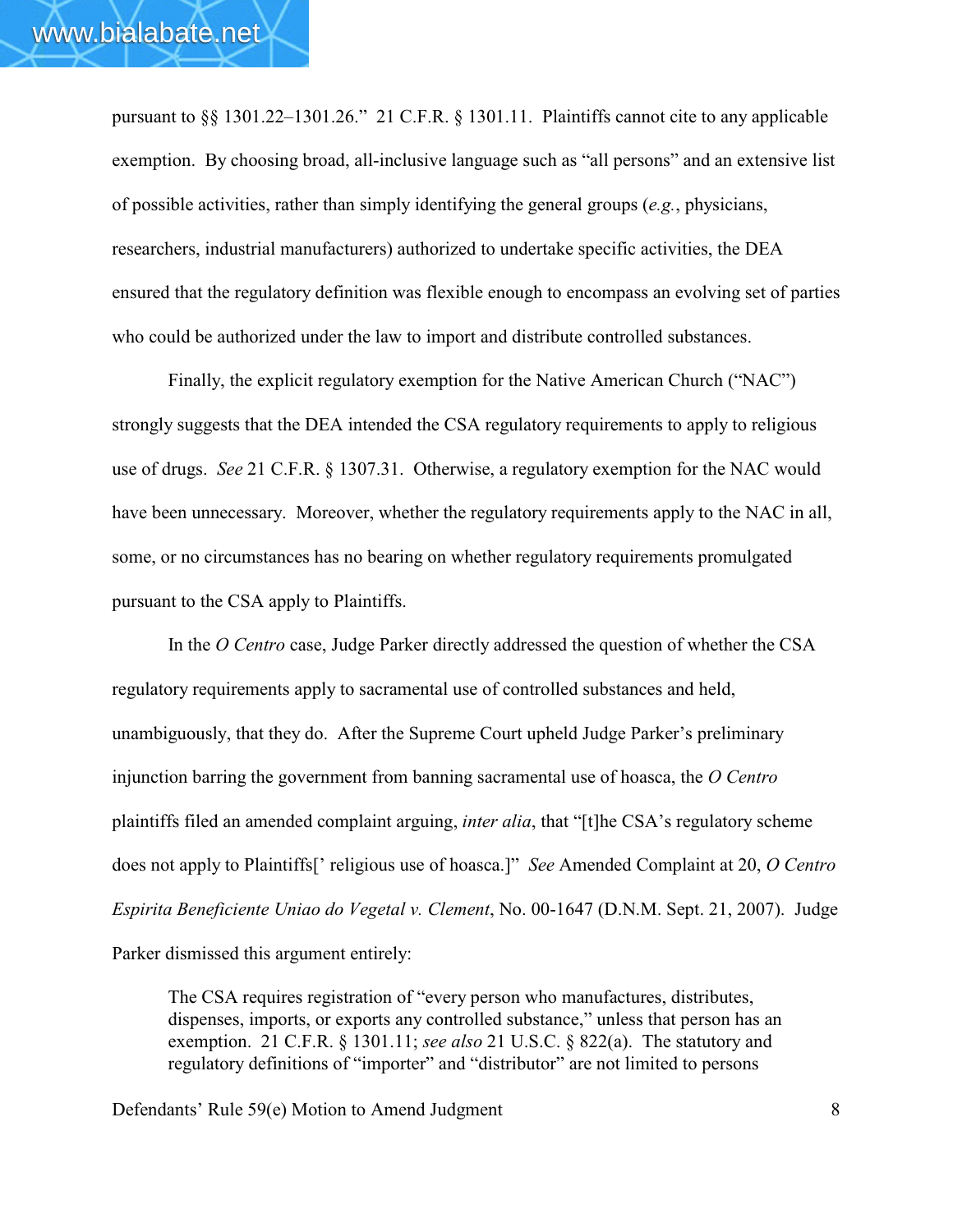who import and distribute controlled substances only for a particular purpose. There is no basis for reading these unambiguous and all-encompassing definitions to exclude those importing or distributing substances for religious purposes, as Plaintiffs advocate. The CSA regulations make one reference to religious use—the exemption of the Native American Church (NAC) from certain restrictions on the ceremonial use of peyote. *See* 21 C.F.R. § 1307.31. This exemption demonstrates that the CSA regulations do apply to religious drug use absent a specific allowance for that use.

Plaintiffs also argue that because "the courts have ordered the government to allow Plaintiffs to lawfully import and distribute hoasca," the Drug Enforcement Administration ("DEA") lacks the power to apply any CSA regulations to Plaintiffs. (Pls.' Response at 57.) Plaintiffs' argument assumes that if there is no compelling interest in banning hoasca, then *a fortiori*, there is no compelling interest in any regulation of hoasca's use. This argument misinterprets the law of this case. The Supreme Court affirmed this Court's finding that the government had not established a compelling interest in banning Plaintiffs' use of hoasca. *Gonzales v. O Centro Espirita Beneficiente Uniao Do Vegetal*, 546 U.S. 418 (2006). The decision cannot be read to exempt Plaintiffs from any and all regulation under the CSA, because the balancing of interests required by RFRA may be different for regulation of hoasca than for a ban on hoasca. Plaintiffs' response to the motion to dismiss seems to concede the point. Plaintiffs "recognize[] that the government may have a compelling interest in requiring certain conduct in relation to UDV's importation of hoasca" and that they are willing to consider these compelling needs. (Pls.' Response at 47.)

The Court concludes that there is no legal basis for Plaintiffs' contention that the CSA regulations do not apply to UDV's importation and use of hoasca. An exemption for religion in general cannot be fairly implied from the statute and regulations . . . .

*See O Centro*, No. 00-1647, slip op. at 3 (D.N.M. Aug. 4, 2008) (*O Centro* Doc. #197) (attached

hereto as Appendix B). To the extent the Court's Amended Judgment relied on the assumption

that the CSA regulatory requirements do not apply to Plaintiffs' religious use of Daime tea, that

conclusion constitutes a manifest error of law for which modification under Rule 59(e) is proper.

## **B. The Court Erred by Enjoining Regulatory Requirements Without Finding That RFRA Had Been Violated.**

The Court's Amended Judgment effects a blanket injunction against application of the

CSA regulatory requirements to Plaintiffs, replacing the comprehensive closed regulatory system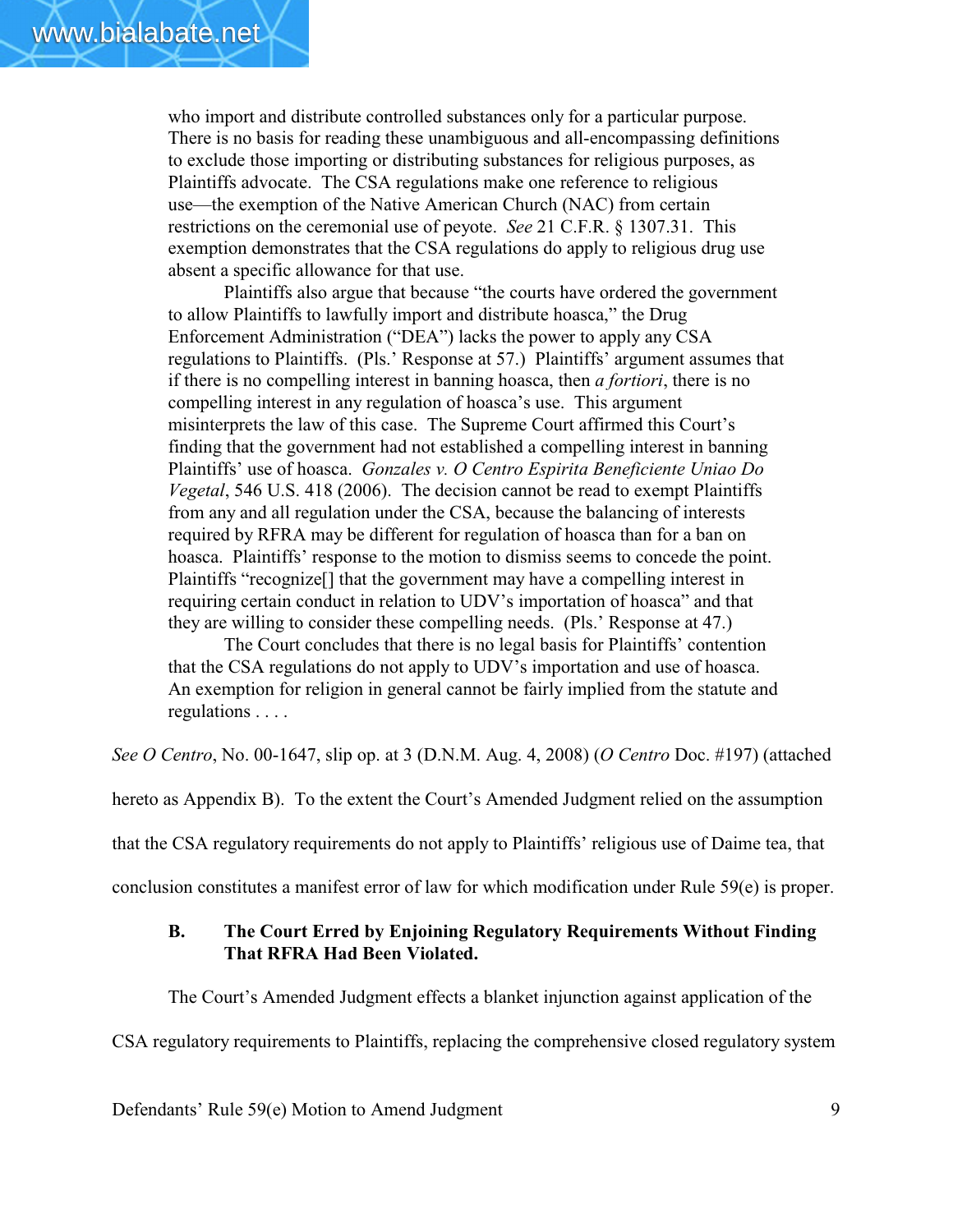with a list of terms and conditions to which Plaintiffs are instructed to conform their conduct. Am. J. at  $\P$  1-2, 24. This broad injunction prohibits the government "from applying or enforcing any of the laws, regulations, and treaties that govern the legal importation and distribution of Schedule I substances for the purpose of prohibiting, preventing, unduly delaying, or otherwise interfering with Plaintiffs' religious use of Daime tea in a manner that is inconsistent with this Court's Findings of Fact and Conclusion of Law." *Id.* at ¶ 24. From the Court's Findings of Fact and Conclusions of Law, this Amended Judgment appears to be based on the conclusion "[g]uided by [. . . *O Centro*], 546 U.S. 418 (2006) . . . that the Religious Freedom Restoration Act, 42 U.S.C. §§ 2000bb to 2000bb-4, requires that plaintiffs be allowed to import and drink Daime tea for their religious ceremonies, subject to reasonable restrictions." *See* Findings of Fact and Conclusions of Law (Doc. #160) at 1-2. However, despite finding that "the government may be said to have a compelling interest in regulating any drug listed on Schedule I of the Controlled Substances Act<sup>[</sup>,]" *see id.* at 19-20 (emphasis added), this Court's Amended Judgment enjoins enforcement of all of the CSA regulatory requirements without having conducted the more specific inquiry that the Court recognizes that RFRA requires. *See id.* at 20.

A broad injunction against application of the majority of the CSA regulatory requirements to Plaintiffs is inconsistent with the Supreme Court's decision in *O Centro*. The Supreme Court did not set the *O Centro* plaintiffs beyond the reach of any and all drug laws and regulations. It merely said that the government had not established, for the purpose of opposing a preliminary injunction, a compelling interest in banning the *O Centro* plaintiffs' use of hoasca. *See* 546 U.S. at 439. As such, the Supreme Court decision in *O Centro* cannot be read to entitle Plaintiffs here to be free from any or all of the CSA regulatory requirements that every other person authorized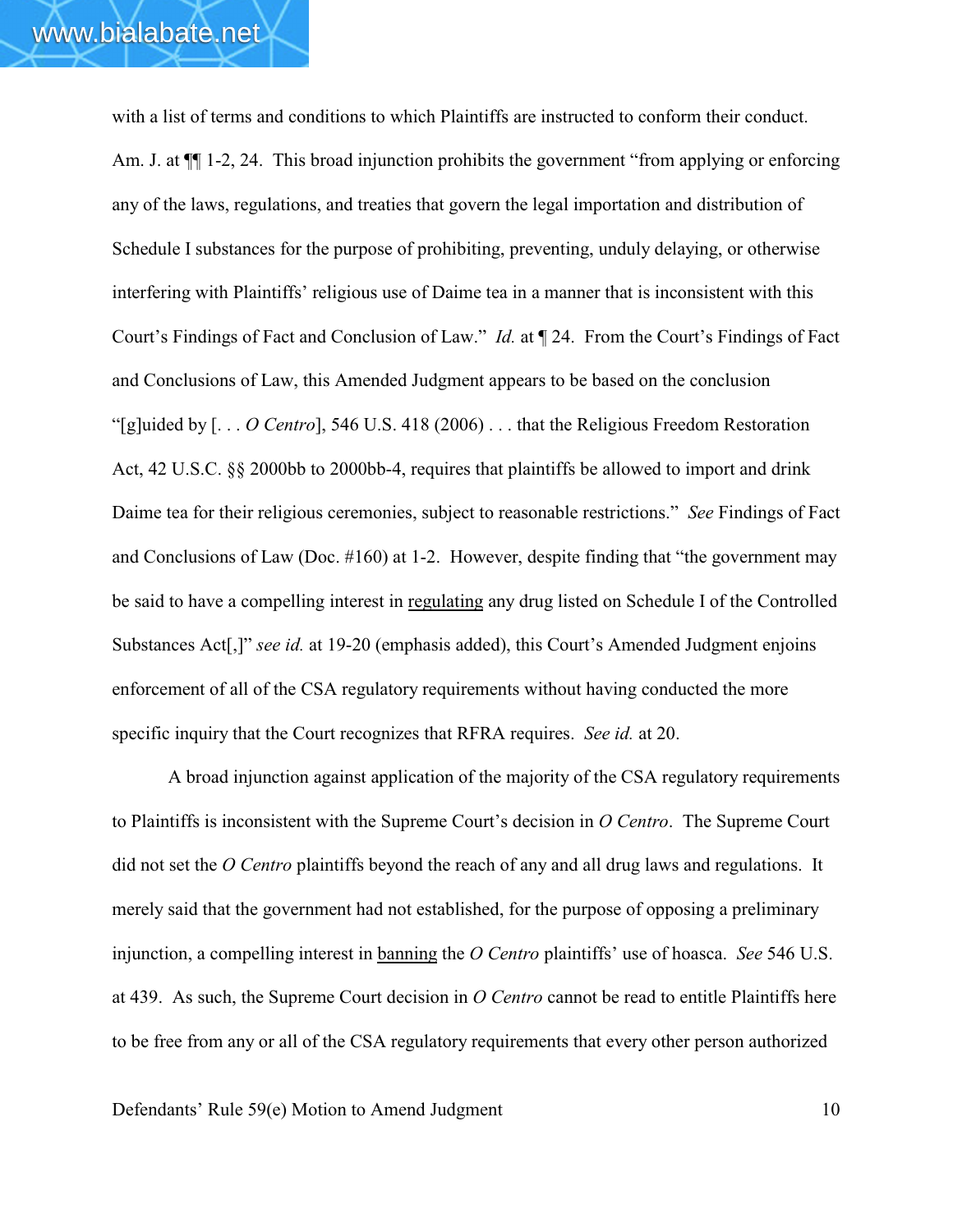to possess Schedule I controlled substances must meet. Rather, as Judge Parker recognized in his August 4, 2008 Order, the Supreme Court's decision in *O Centro* held that "the balancing of interests required by RFRA may be different for regulation of [ayahuasca] than for a ban on [ayahuasca]," and "cannot be read to exempt Plaintiffs from any and all regulation under the CSA." *See* App. B at 3.

Judge Parker's holding is firmly rooted in the Supreme Court's decision in *O Centro*, which characterized RFRA as adopting a "strict scrutiny test" which "at least requires a case-bycase determination of the question, sensitive to the facts of the particular claim." 546 U.S. at 430-31 (internal quotations and citations omitted). Furthermore, as the Supreme Court in *O Centro* explained, "RFRA makes clear that it is the obligation of the courts to consider whether exemptions are required under the [strict scrutiny] test set forth by Congress." *Id.* at 434. This involves inquiring into whether "the compelling interest test is satisfied through application of the challenged law to the person . . . and scrutiniz[ing] the asserted harm of granting specific exceptions . . . ." *Id.* at 430-31 (quotations omitted). The specific exemptions provided for in the Court's Amended Judgment were granted in the absence of any scrutiny of each of the "challenged laws" – that is, each enjoined regulation.

However, by failing to apply "the more focused inquiry required by RFRA and the compelling interest test," *see id.* at 432, the Amended Judgment here does not satisfy the obligation reaffirmed by the Supreme Court in *O Centro* and, therefore, is based on a manifest error of law warranting amendment.

Thus, in enjoining the CSA regulatory requirements, Defendants respectfully submit that the Amended Judgment was based upon legal error. First, in addition to the fact that Plaintiffs'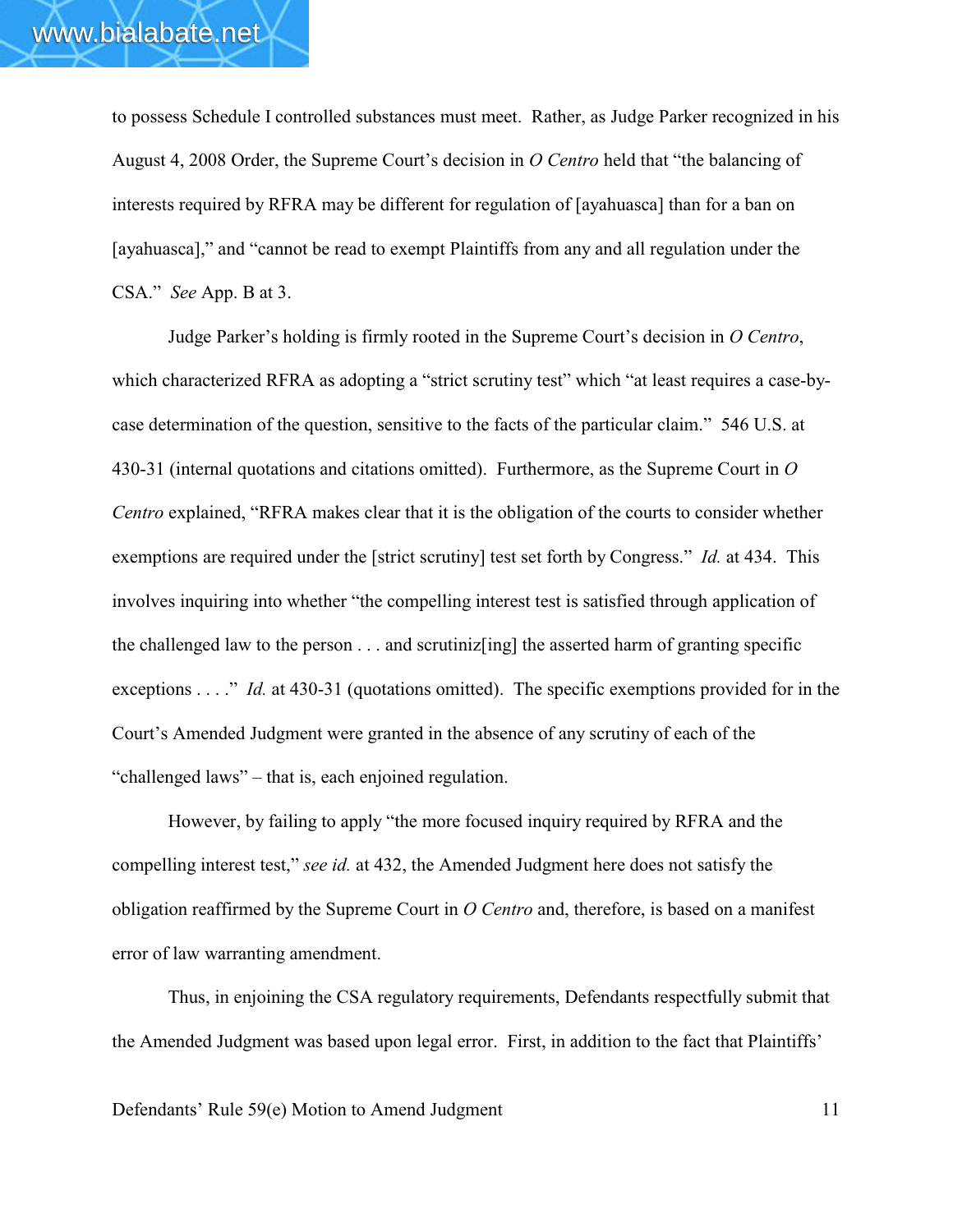complaint neither alleged that the CSA regulatory requirements violated RFRA nor prayed for relief from those regulatory requirements, Plaintiffs presented no evidence or argument, in briefing or discovery, or at trial, that the regulatory requirements imposed any burden, let alone a substantial one, on their religious practice. And, moreover, Plaintiffs did not – nor could they – assert that the CSA regulatory requirements do not apply to their religious use. Indeed, the regulatory requirements at issue apply to all persons who handle Schedule I controlled substances for approved purposes, and there is no evidence to suggest that Plaintiffs – like others subject to the regulatory requirements – cannot comply with them with minimal effort. Finally, the Amended Judgment enjoins many CSA regulatory requirements without undertaking the casespecific RFRA inquiry as to any of the regulatory requirements, despite the Supreme Court's decision in *O Centro* reaffirming the obligation to do so.

## **II. Amendment of the Amended Judgment Is Necessary to Prevent Manifest Injustice.**

The Amended Judgment strips Defendants of substantial regulatory authority, regardless of whether the enforcement of those enjoined regulatory requirements would constitute a ban on Plaintiffs' sacramental use of Daime tea. Amendment of the Amended Judgment is therefore necessary to prevent manifest injustice. *See Turner*, 338 F.3d at 1063. These regulatory requirements were promulgated to ensure that legitimately-held controlled substances would not be diverted to illicit uses, and there has been no showing that these regulatory requirements have been or could be applied in ways that would burden Plaintiffs' religious exercise. Yet the Amended Judgment enjoins the Defendants from enforcing these regulatory requirements, many of which are discussed in the Declaration of Denise Curry. App. A.

For example, Paragraph 15 of the Amended Judgment requires Plaintiffs to extract and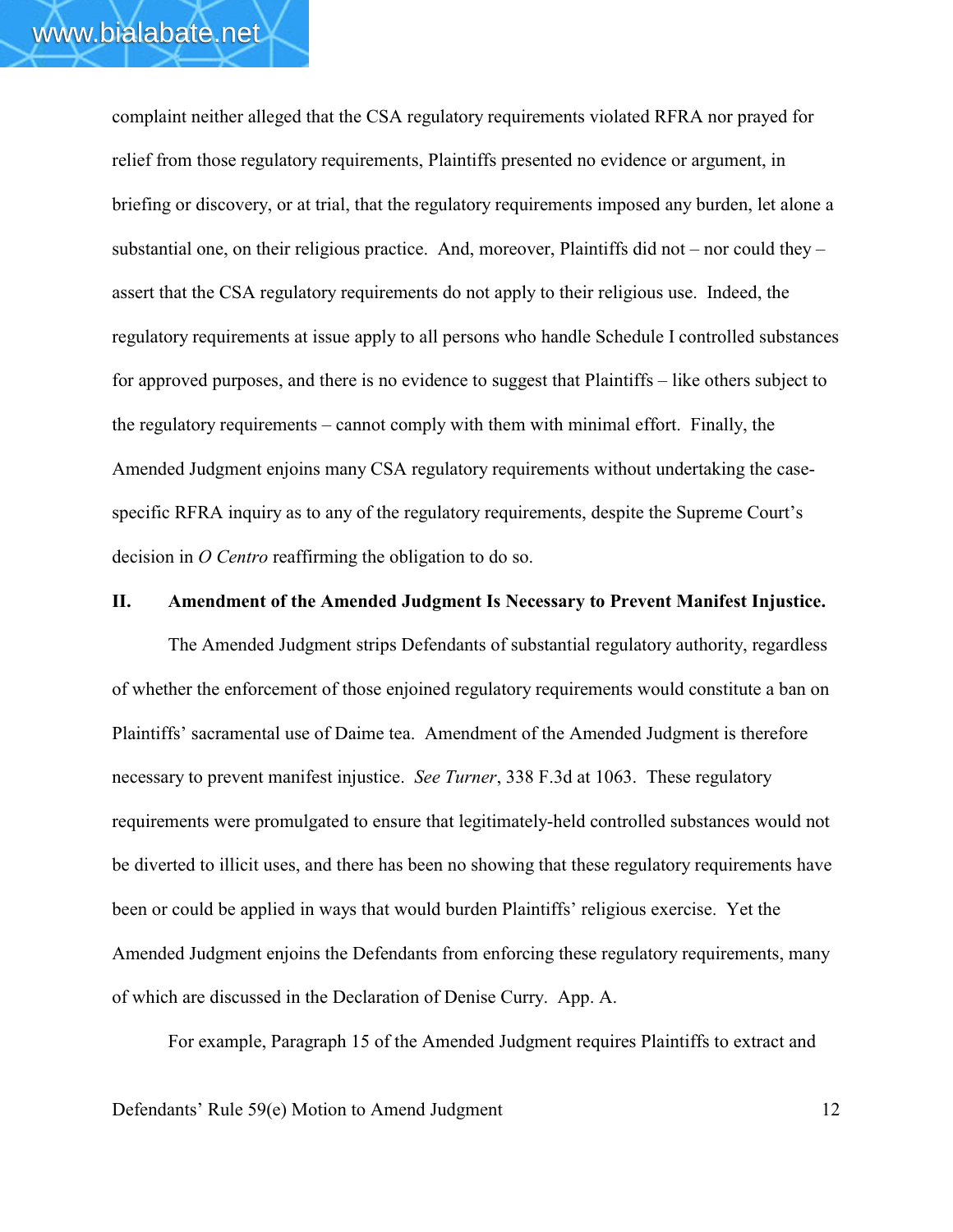preserve two samples from each shipment of Daime tea: one sample would be taken before the shipment leaves Brazil and a second sample would be taken upon the shipment's receipt in the United States. The purpose of this Paragraph is to permit DEA to compare the product that enters the United States with the product that leaves Brazil to ensure that, during the course of international shipment, the imported substance has not be altered but is, in fact, Daime tea. However, implementation of this two-step process would be less effective than simply permitting DEA to spot-sample shipments of Daime tea upon their arrival in the United States. DEA has found that, like many liquids, the composition of the Daime tea is likely to undergo changes during shipment and, therefore, comparison of the two samples would not enable DEA to detect adulteration or international alteration. *See* Curry Decl. at ¶ 15. Withdrawing a sample of Daime tea at the point of importation rather than at the point of origin would place no added burden on the Plaintiffs, but would enable DEA to ensure that the imported substance is, in fact, Daime tea.

Another essential aspect of the closed regulatory scheme is the record-keeping system DEA administers to track the contents of every container holding controlled substances from its manufacture or point of entry through its ultimate use or disposal. While Paragraph 15 requires Plaintiffs to assign a unique identifier to each imported container, it does not require labeling of subsequent containers into which substances are decanted after importation for storage or distribution. As controlled substances are often imported in bulk containers, registrants often find it necessary to remove the substances from the bulk containers and repackage them into multiple smaller containers. *See id*. at ¶ 17. The smaller containers are then distributed to ultimate users. Such "repackaging" increases the difficulty of tracking controlled substances. In other circumstances, DEA regulatory requirements address this concern by defining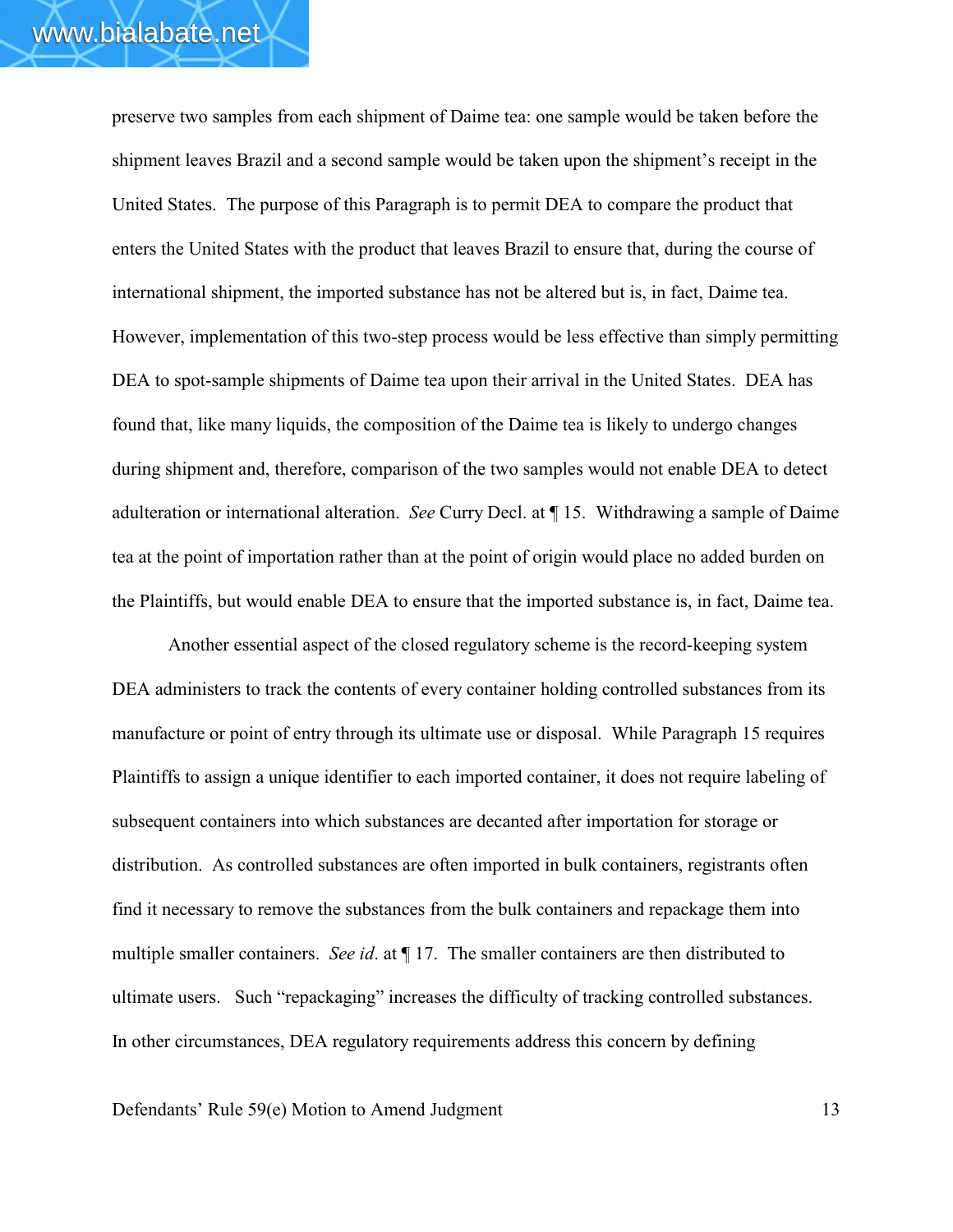repackaging as a form of manufacture, thus triggering specific regulatory requirements as to the labeling of the new containers and the records that manufacturers must maintain. *See id*. Here, the Amended Judgment covers the first step of tracking (uniquely labeling the larger containers), yet does not require any labeling or tracking of repackaged Daime tea, thus eviscerating the purpose of the labeling and tracking. To permit effective tracking of the movement of the Daime tea and to maintain an accurate accounting, it is necessary for Plaintiffs who repackage Daime tea to comply with the regulatory requirements of labeling and recordkeeping. *See id*. Such compliance would impose no burden on the Plaintiffs' exercise of religion, yet would allow DEA to efficiently and effectively track the Daime tea to protect against diversion.

In addition to containing unnecessarily broad restrictions on the government's regulatory enforcement authority, the Amended Judgment prohibits the DEA from enforcing specific regulatory requirements that play an essential role in maintaining the CSA's closed regulatory system. *See id.* at ¶¶ 7-8. For example, paragraph 21 of the Amended Judgment prescribes the records Plaintiffs shall keep, but does not require Plaintiffs to maintain records "with respect to distribution of Daime tea between registered locations," specifically, via DEA-222 forms. As Ms. Curry explains in her declaration, "[t]his documentation enables DEA to accurately follow the movement of controlled substances from import to their ultimate dispensation or destruction." *See id.* at ¶ 24. Without the capacity to follow the movement of controlled substances, DEA's awareness of and ability to prevent diversion is severely compromised. *See id*.

Finally, paragraph 19 of the Amended Judgment authorizes DEA to conduct preregistration inspections of each location where Plaintiffs intend to store Daime tea, and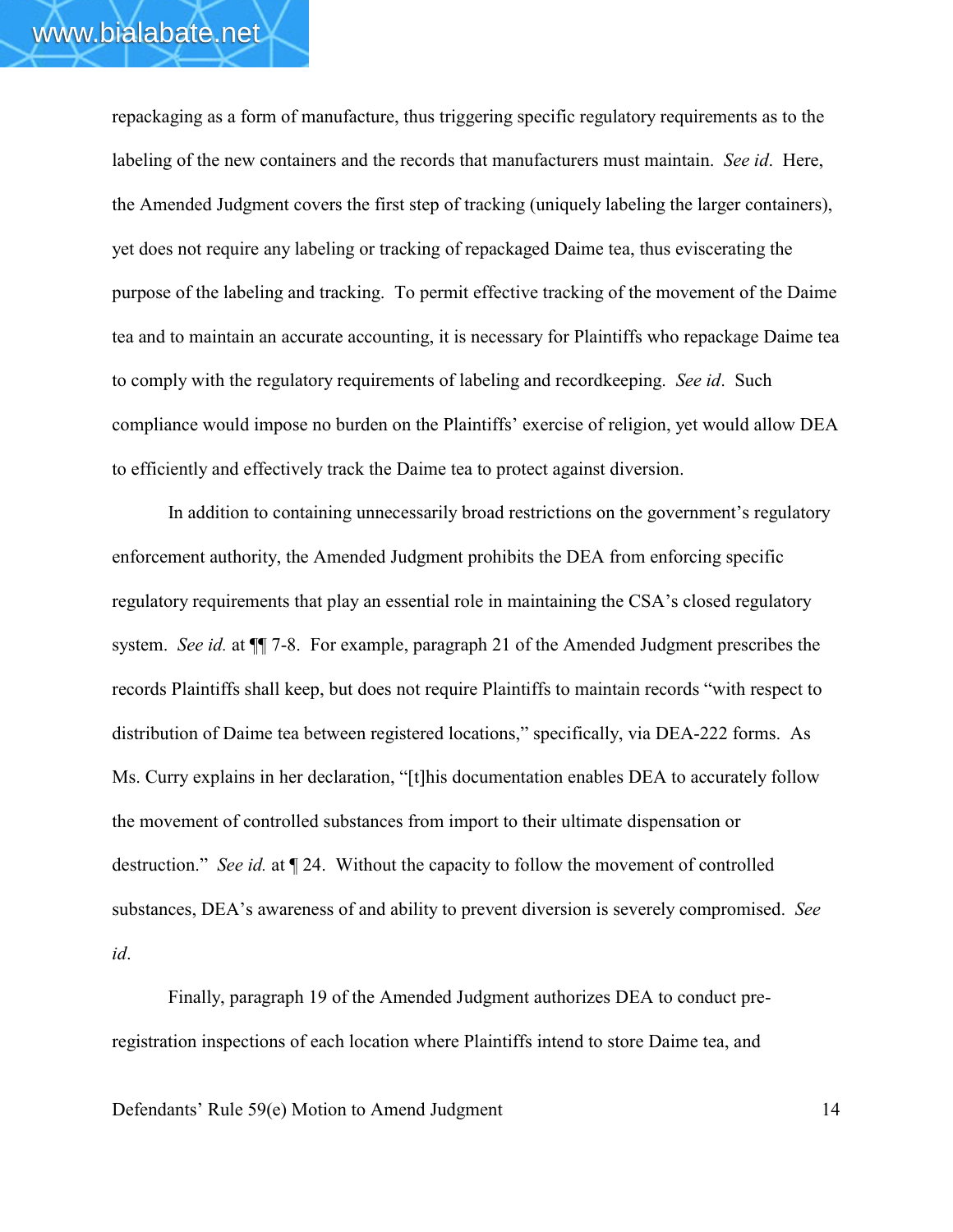paragraphs 10 through 12 seem to contemplate that DEA may also conduct inspections and audits at registered locations. The Amended Judgment does not, however, explicitly authorize DEA to perform inspections or audits of registered locations as described in 21 C.F.R. §§ 1316.01-1316.13. Without the authorization to conduct these inspections and audits, the limited record keeping requirements imposed on Plaintiffs by the Amended Judgment could not be enforced. These inspections and audits are essential regulatory tools to prevent diversion and maintain accountability. *See id*. at ¶ 19. Through inspections and audits, DEA Diversion Investigators review the records maintained by registrants and conduct physical inventories to confirm that the registrant can account for all controlled substances, a necessary step in ensuring proper use of the substance without in any way burdening Plaintiffs' religious practice. *See id*.

Each of these examples, as well as others described in the attached declaration, unnecessarily constrains DEA's regulatory authority so as to severely impede DEA's ability to protect the government's compelling interests, even when the means to do so does not burden Plaintiffs' religious exercise. As such, the Amended Judgment should be amended to prevent the resulting manifest injustice.

### **CONCLUSION**

For the foregoing reasons, the government's motion to amend the Amended Judgment pursuant to Fed. R. Civ. P. 59(e) should be granted, and the Amended Judgment should be amended to explicitly state that Defendants maintain the authority to enforce CSA regulatory requirements, *see* 21 U.S.C. §§ 801-971 and 21 C.F.R. §§ 1300-1316, except to the extent that enforcement of a specific regulation would constitute a ban on Plaintiffs' sacramental use of